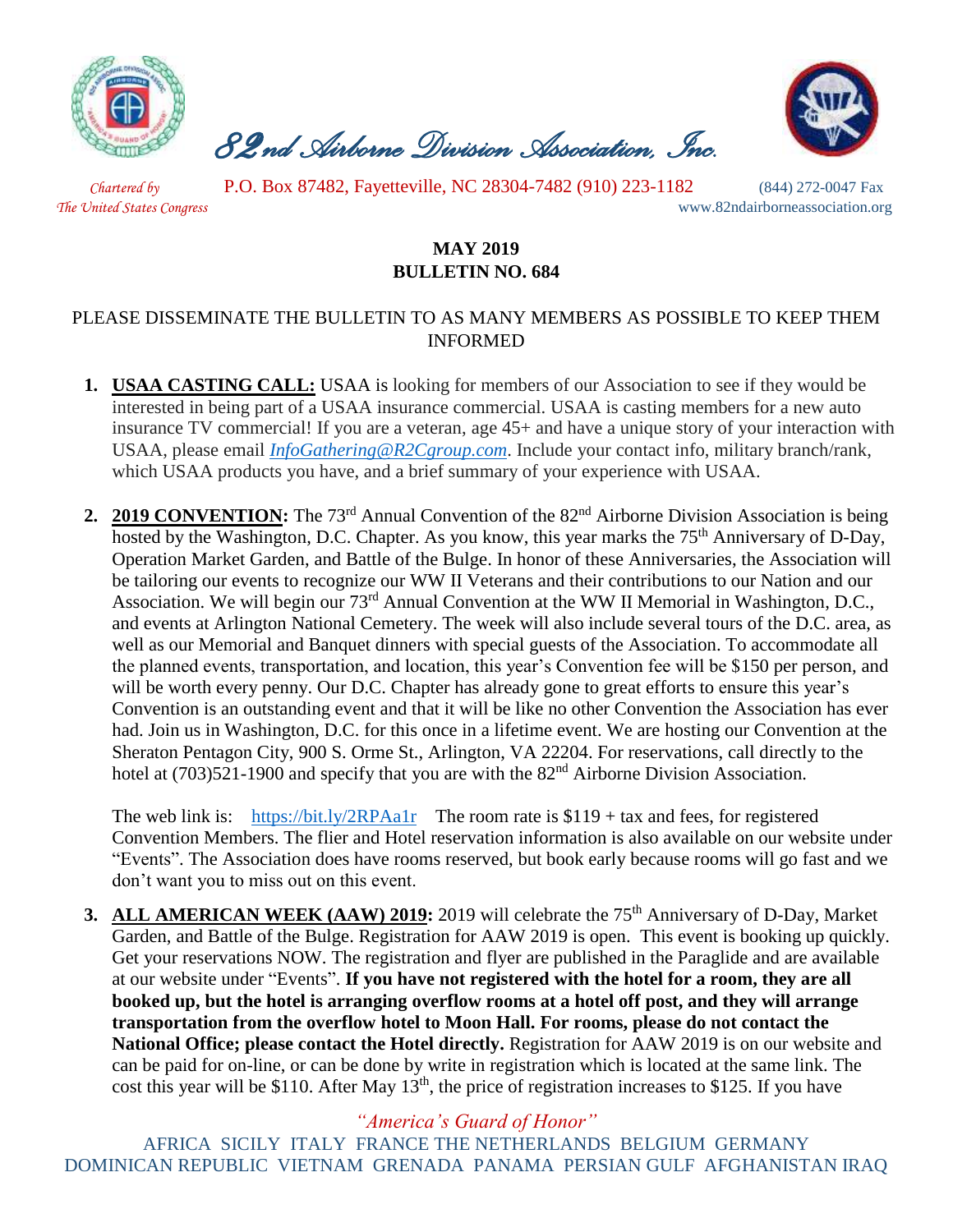



already registered, and supplied your email address, you will be receiving an email confirmation of your registration with a draft of the AAW schedule and any updates we have. We will continue to update you until the event begins. If you register after 13 May and during AAW, the registration fee will be \$125.

**Auction Baskets**: During AAW this year, we will again be having nightly auctions at the main hospitality room. We are asking that at least one chapter per state, or the Chapters within a state combine, to donate a basket that reflects the uniqueness of the state. Please include a list of the items in your basket. *Please notify National of your Chapter's participation so that we can plan accordingly*. Your support is greatly appreciated, and we are very thankful for the baskets we have received in the past. They have been a big hit and went a long way in supporting the Association.

## **4. CURRENT PROJECTS OF THE ASSOCIATION**:

This is a list of some of the Projects the Association has approved for working on in 2019:

- a. Funding of WW II Veterans to 75<sup>th</sup> Anniversary of D-Day in Normandy (This project has been fully funded through Corporate Donations)
- b. Funding of WW II Veterans at 73<sup>rd</sup> Annual Convention in Washington DC (we will need to accomplish this project through corporate and individual donations).
- c. All American Adventure sending 20 82nd Troopers for 4-day trip to the Catskill Mountains for fishing, hiking, biking and numerous other activities. Aimed at helping Troopers in reintegration after deployment (This project event has been fully funded. All funding for this project has been achieved.)
- d. Holiday Troop Support provides 1000 meals to Troopers and their Families (will be accomplished through corporate, Chapter and individual donations).
- e. Recognition of the Jumpmaster, NCO, and Trooper of the Year (will be accomplished through corporate donations).
- f. Free tracked wheelchair for an  $82<sup>nd</sup>$  Veteran with catastrophic injuries incurred in combat post 9/11 (this projected has been fully funded through organization donation).
- g. This summer our Division will again be deploying Troopers to Afghanistan and the Association will be looking for ways to support them during their deployment.
- **5. DONATIONS TO GENERAL FUND**: As you can see the Association is working on numerous projects to better the lives of our Active Duty and Veteran Members, and our fund raising through corporate donations is going well, but we still need the support of our Local Chapters and Association Members to complete the funding on all projects and to help sponsor other projects for our Active Duty and Veteran Members. Help your Association in our efforts to continue to serve our Airborne Family by donating to the Association General Fund. Every little bit helps. We need your support for projects and to help the Association grow as we take on more projects in support of our Airborne Community. Thank you for your support.

*"America's Guard of Honor"*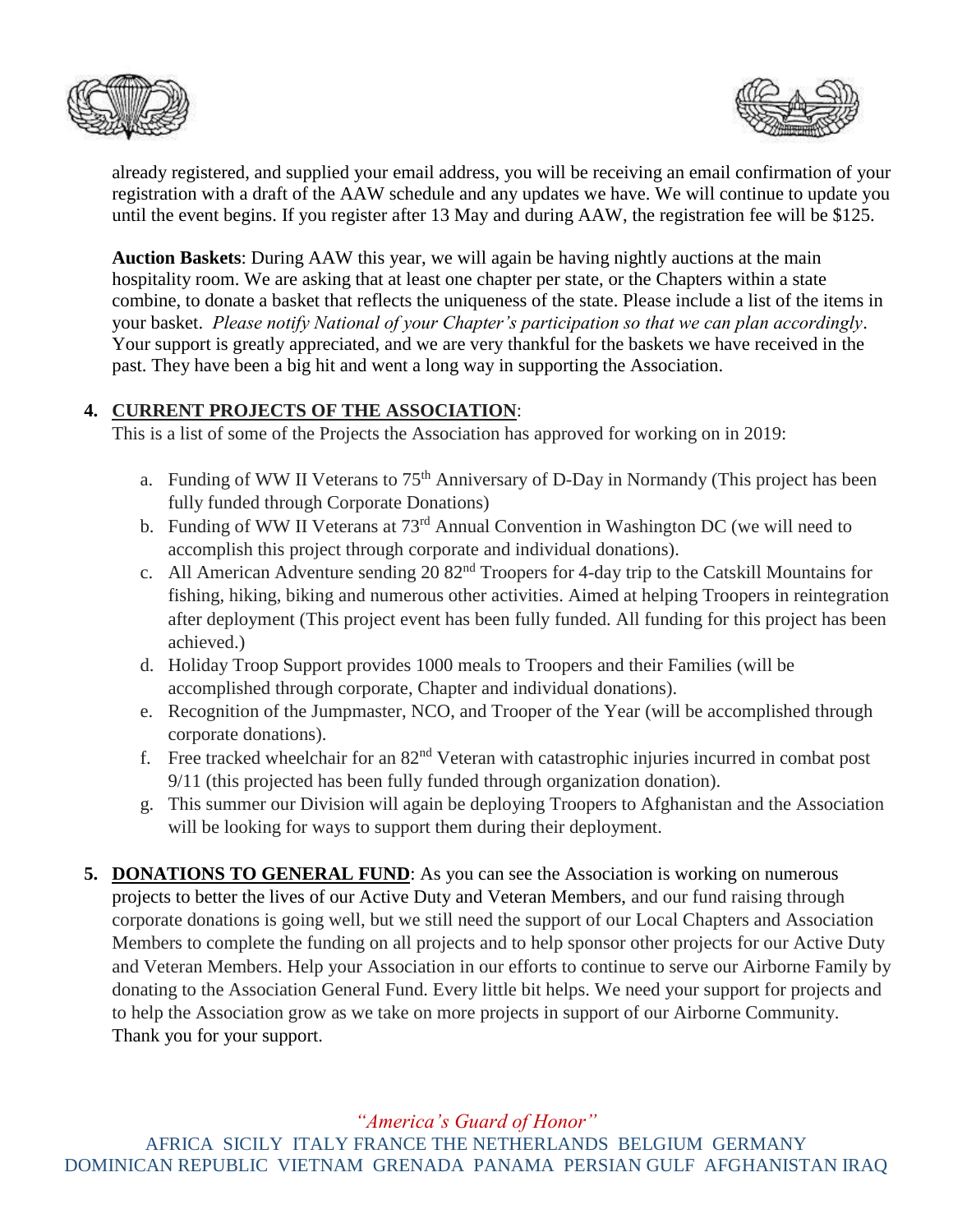



To make a donation, PLEASE go to:<http://www.82ndairborneassociation.org/index.html> and press the donate button in the upper right corner of the Association's Homepage or mail your donation to the National office at: P.O. Box 87482, Fayetteville, NC 28304.

**6. CHAPTER DELEGATES FOR 2019 CONVENTION**: *If you want the opportunity to have your Chapter's concerns addressed at the Delegates' meeting, you must send in your Chapter delegate certification form.* Chapter Officers are reminded to designate their Delegate(s) to attend Convention by 26 July 2019. A sample Delegate Certification form can be found on our website: Quick Links / Forms & Resources / Chapter Continuity

As outlined in Article IV, Section 6 of the Association By-Laws, the Association President can call a Delegates' meeting sixty (60) days in advance of the Convention date. In the past, Presidents have done this because there is ample time during AAW for the Delegates to discuss issues and formalize the presentation to be given to the Board of Directors during the Convention. The Delegates' meeting during the National Convention is to refresh everyone's memory and finalize the presentation. Delegates should be familiar with the Association and Education Fund By-Laws, Awards SOP, Convention SOP and National Bulletins, all of which is available on the Association website. If the Chapters have any issues to be addressed at AAW, please submit a 2-3 sentence summary to the National Office by 1 May 2019. We will include these in the Delegates' agenda.

**7. NATIONAL DIRECTOR NOMINATIONS:** If you want to help shape our Association then make a difference by running for National Director. Chapter nominations for National Directors must be received at the National office by 1 June 2019, either by mail or email. We will notify your Chapter when it is received. Chapter nominations must be certified by the Chapter Chairperson and must be in compliance with Article V of the Association By-Laws. By-Laws can be viewed at our website at : <http://www.82ndairborneassociation.org/forms-and-resources.html>

Nominations should include a brief description, 4-5 sentences, about the nominee. Please include the nominee's qualifications, past accomplishments, as well as what the nominee proposes to do for the Association, if elected.

Completing their term in office (\* indicates that the Director is eligible for nomination to a second 2 year term):

| Laurie Clay     | *Richard Becker | Steve Holcomb    |  |
|-----------------|-----------------|------------------|--|
| *Garfield Lyons | Gary Covey      | Jose Perez-Ortiz |  |

**8. CHANGE IN CHAPTER OFFICERS**: When your Chapter elects new Officers please notify the National Office so that we can update our records. Elected Chapter Officers must be members in good standing and annual members must be current. Please provide Chapter Officer (EVEN IF THERE ARE

*"America's Guard of Honor"*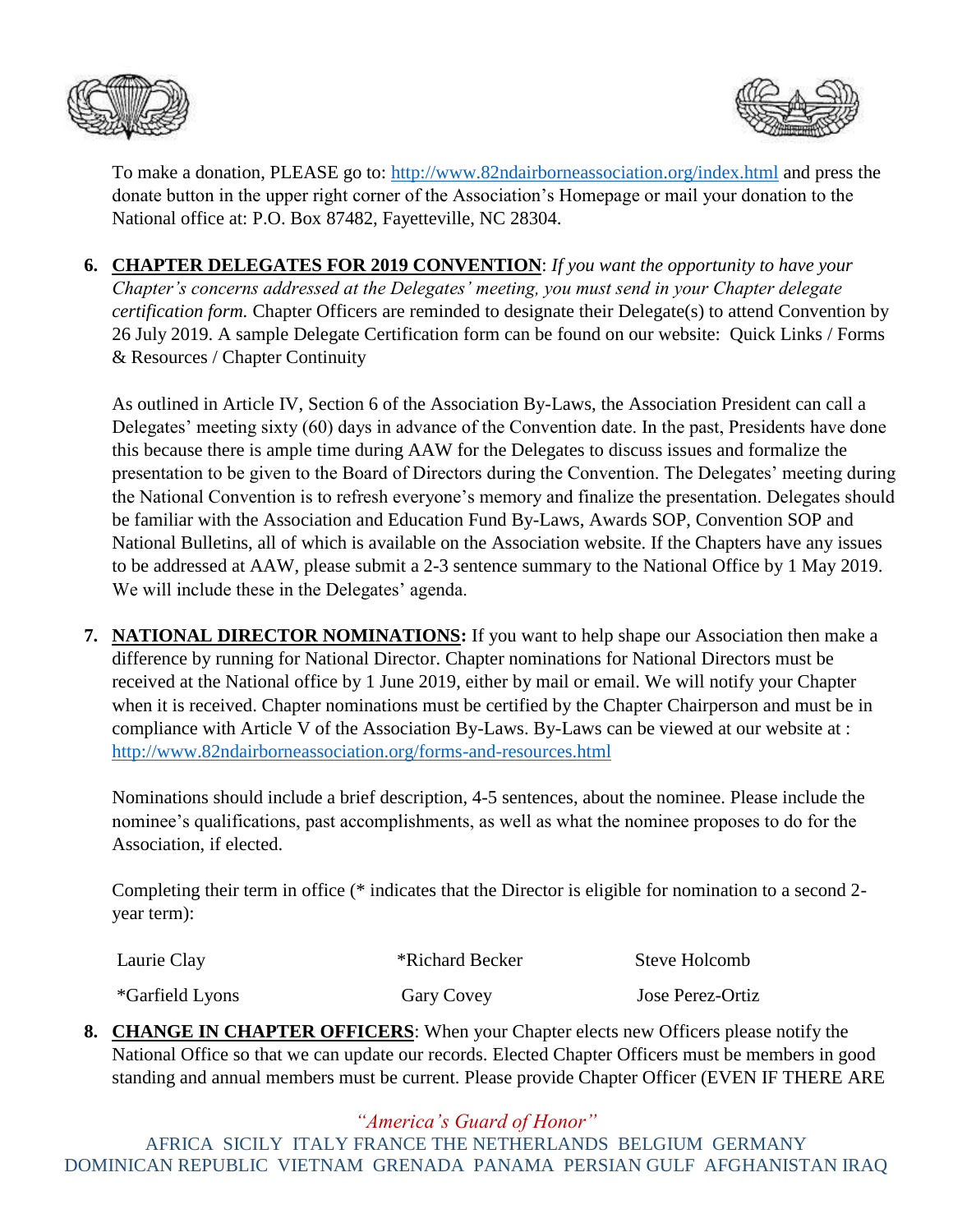



NO CHANGES) to National annually so that we can update our files, the Paraglide and the Association website. Please be sure to give any newly elected Chairmen access to the Chapter email account. If there are any problems with gaining access, please contact the National Office for assistance.

- **9. 2018 & 2019 CHAPTER ACTIVITIES' REPORTS**: Per the Association By-Laws, "a report of the dates and places of all meetings and activities held or sponsored by the Chapter" throughout the 2018 year, and a "tentative" schedule of the Chapter's meetings and activities for 2019 should have arrived at the National Headquarters by 15 March, 2019. If you have not submitted your reports please do so ASAP. Thank you to those Chapters that have forwarded their reports. *These reports are not optional and are required annually to stay in compliance with the IRS.* Thank you to those chapters who have submitted your report. If you have not, please submit it asap!
- **10. 2018 CHAPTER FINANCIAL STATEMENTS**: 2018 Chapter Financial Statements, which are required to be furnished by all Association Chapters for inclusion in the Association Group Federal Income Tax Return, have been emailed to all Chapter Chairmen, via the Chapter email account. *If your Chapter files separately, you must notify the National Office on Chapter letterhead signed by the Chapter Chairman.* We have received an *extension until 15 May 2019*. If the National Office dies not receive your financial report, your chapter will be responsible for filing its own tax return. To date, we have received a Financial Statement from the following chapters:

| <b>1SG Leonard Funk MOH</b>       | Acadiana                  | Akron                          |
|-----------------------------------|---------------------------|--------------------------------|
| Benavidez-Patterson AA            | Vandervoort/Savannah/HHI  | Blue Ridge AA                  |
| <b>Central New York</b>           | Central Ohio AA           | Central Pennsylvania           |
| Chicago                           | Cincinnati AA             | Cohort                         |
| <b>COL Reuben Tucker</b>          | <b>CPL Edward Slavin</b>  | <b>CSM Ray Verdugo</b>         |
| Dan Campbell AA                   | Don Lassen/Atlanta        | <b>Evergreen State</b>         |
| Gateway                           | <b>GEN Ridgway</b>        | <b>GEN Via AA Signal</b>       |
| Golden Gate                       | Greater Daytona           | <b>Greater Rochester NY AA</b> |
| <b>Hampton Roads All Services</b> | John Steele               | John Towle MOH-Cleveland       |
| Kentucky Airborne                 | Lehigh Valley             | Lew Millett MOH                |
| Low Country AA                    | Lozado-Rubio-Conde PR     | <b>LTG James Gavin</b>         |
| Mid-America                       | New York                  | Niagara Frontier               |
| North Central Florida             | Northeastern Pennsylvania | North Jersey                   |
| <b>North Texas</b>                | Oklahoma AA               | <b>Rocky Mountain</b>          |
| San Diego AA                      | San Joaquin Valley        | Southern Arizona               |
| Southern California               | Southern Wisconsin        | Southern Florida AA            |
| <b>South Texas</b>                | St. Michael's AA          | Tampa Bay AA                   |
| <b>Texas Lone Star</b>            | Virginia State            | Walter Hughes/Tri-State        |
| Washington DC                     | Cal-Nevada AA             | Jacksonville AA                |

*"America's Guard of Honor"*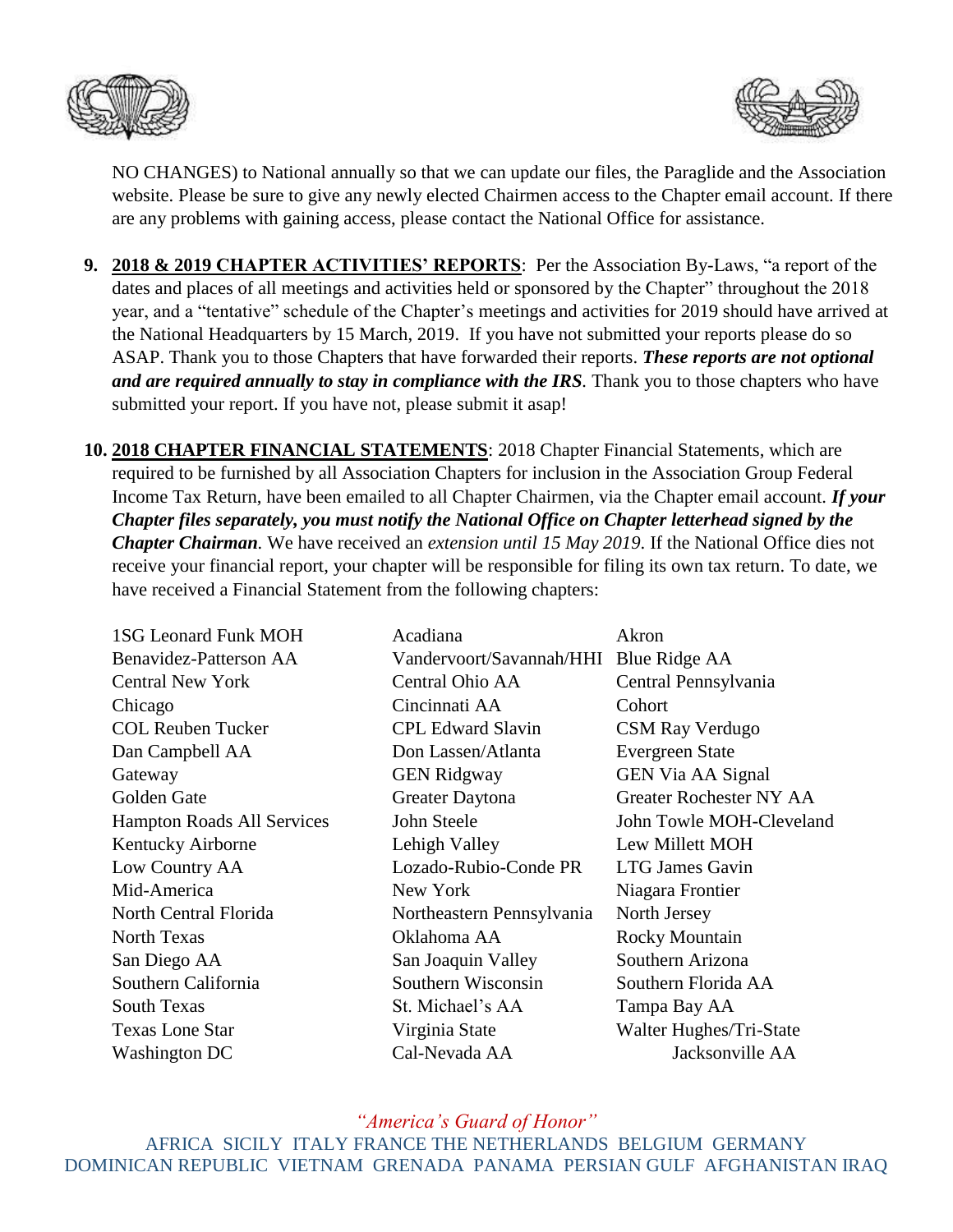



- **11. USE OF ASSOCIATION FORMS FOR MEMBERSHIP**: Please use the membership application forms provided on our website rather than chapter specific forms. Chapter forms do not always relay the correct information and make it more difficult for processing membership. As of January 2019, we will not accept any documents other than those provided by the National office.
- **12. ONLINE SUPPORT DOCUMENTS**: The National office has posted documents on our webpage in the Quick Links / Forms & Resources folder on our website to assist the Chapters. These include forms for Chapter continuity and Chapter startup. Please look over these forms and use them as needed.
- **13. ASSOCIATION SUSPENSES/DEADLINES:** Please note the following Association deadlines (all information should be sent to the Executive Director, unless otherwise noted):
	- a. Chapter Activities Report *15 Mar 2019. (PAST DUE)*
	- b. Financial reports *10 Apr 2019*. *(PAST DUE – extension to 25 May 2019)*
	- c. Requests for Delegates at AAW 2019 *1 May 2019*.
	- d. 82d All American of the Year Nominations must meet the criteria in the Awards SOP, which is available online via the Association website, and are due *2 May 2019* to Chairman/Director Ed Herlihy. Nominations can be sent to the National office and will be forwarded to Director Herlihy.
	- e. National Director Nominations *1 Jun 2019*
	- f. Convention Agenda Requests for item(s) to be placed on the Agenda for the Board's review and action at the Convention must be submitted in writing and are due *1 July 2019*.
	- *g.* Changes to By-Laws Proposed changes and/or amendments to Chapter or Association By-Laws should be submitted in letter form and signed by the Chapter Chairperson. Changes are due *1 Jul 2019.*
	- h. Communication & Public Relations Award Program Entries must comply with the Communications and Public Awards Program SOP and are due *1 July 2018* to Chairman/Director Gary Rezabek. Nominations can be sent to the National office and will be forwarded to Director Rezabek.
	- i. Requests for Delegates at Convention 2109 *26 Jul 2019*.
- 14. 82d AIRBORNE ASSOCIATION USAA CREDIT CARD: Check out the 82<sup>nd</sup> Airborne Division Association's co-branded cards. These cards display a Paratrooper under the silk on the front. It's a very nice card to have. To get a co-branded Association card, please call 855-755-8263 or go to [www.usaa.com/82nd](http://www.usaa.com/82nd) . If you use a credit card, please choose the card that supports the Association.
- **15. E-NEWS BULLETIN:** *Get Army and Airborne related news directly to your emails!* Members who have shared their email address with the Association receive our E-news bulletin which contains informative articles about the 82nd Airborne Division, the Airborne community, the Military, Veterans issues, and even Association related articles and information. If you don't already receive this important and informative bulletin, please send us your email address so that we can add you to the list. Although

*"America's Guard of Honor"*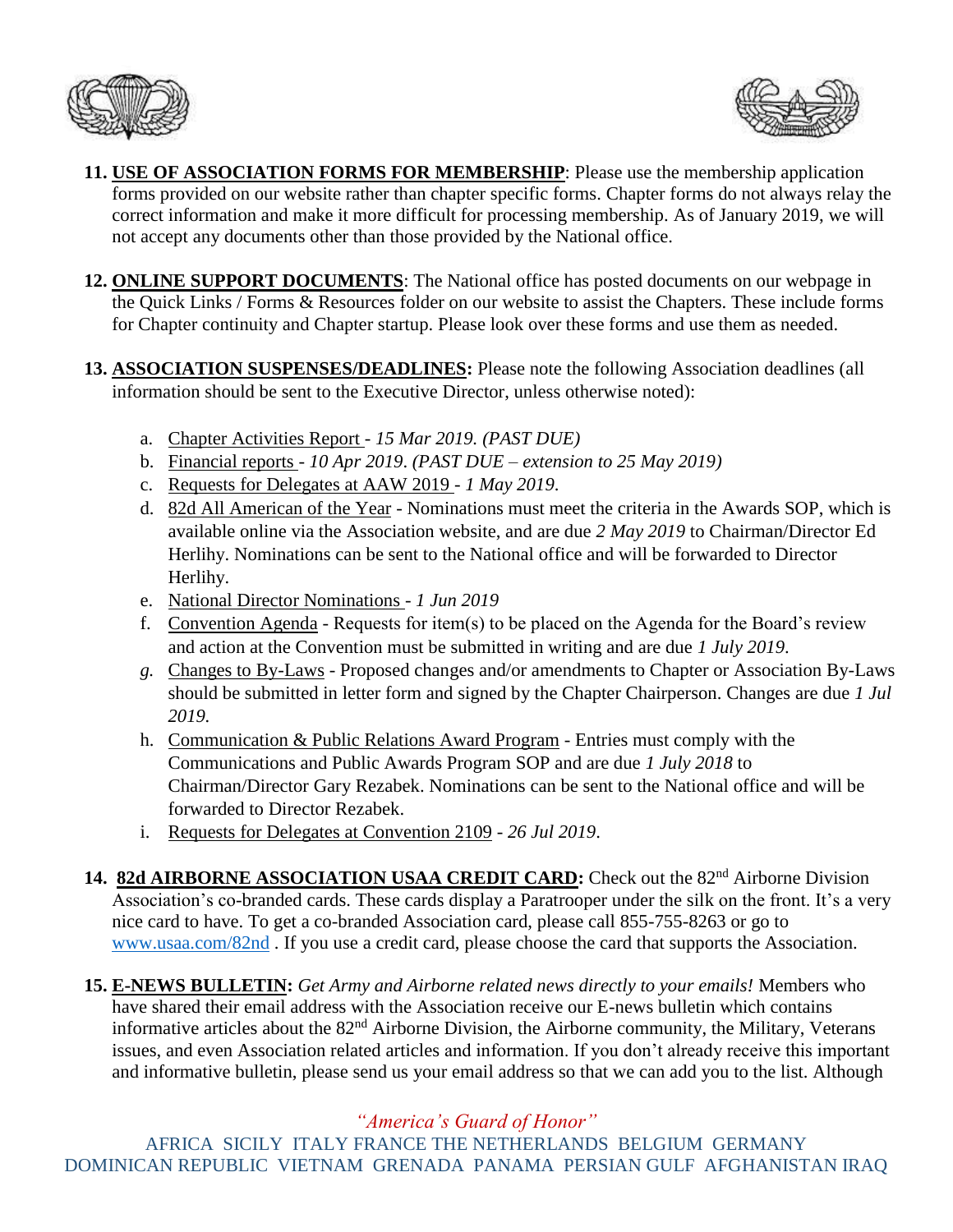



we have had requests, we are only offering this benefit to our Association members. Sign up today and keep up to date on Airborne issues!

- **16. WITHIN THE DIVISION AND FORT BRAGG:** Please visit the following 82d Airborne Division websites to find out what is happening within the Division and sign up for our E-News bulletin: <http://www.dvidshub.net/image> and [http://www.bragg.army.mil/82nd/pages/default.aspx.](http://www.bragg.army.mil/82ND/Pages/default.aspx) Also, don't forget to check out the Division's Facebook page<https://www.facebook.com/82ndAirborneDivision>
- **17. ASSOCIATION UPCOMING EVENTS:** *Support our Chapters.* Please announce the following upcoming regional events at Chapter meetings, via the Chapter newsletter and website. Registration and information on these events were published in the Paraglide and/or on the Association's website at the following link [www.82ndairborneassociation.org/events.html.](http://www.82ndairborneassociation.org/events.html) If you would like to have the Association President or Executive Director attend your event, please send an invitation to the National office in enough time for us to plan and we will do our best to attend.
	- *a.* 57th Annual All Ohio Days, 11-13 October 2019 in Lockburne, Ohio is hosted by the Central Ohio All Airborne Chapter. The POC is Andrew Ritter at 937-570-5603 or Tom Simmons at 910-987-7467. The host hotel is Hampton Inn & Suites Columbus at Sciota Downs in Lockburne, reservations 614-491-3800.
	- *b.* Hilton Head Weekend, 19-22 October 2019 in Hilton Head, South Carolina is hosted by the Ben Vandervoort Savannah/HHI All Airborne Chapter. The POC is Bill Eberle at 843-682-4171; email - [airborneben@hargray.com.](mailto:airborneben@hargray.com) The host hotel is the Hilton Head Marriott Resort & Spa. HOTEL RESERVATIONS 888-511-5086, *<http://cwp.marriott.com/hhhgr/82ndairborne/>*
- **18. COMBINED FEDERAL CAMPAIGN**: *Please help!* Chapters and Members are encouraged to contact local businesses for tax deductible donations for the 82<sup>nd</sup> Airborne Division Association Education Fund. The 82<sup>nd</sup> Airborne Division Association Educational Fund benefits our Dependent Children and young Paratroopers who have recently left the service and is a tax exempt organization under the provisions of Section 501(c)3 of the Internal Revenue code.
- 19. 5th ANNUAL ASSOCIATION 50/50 RAFFLE: Let's make our 5<sup>th</sup> Annual 50/50 Raffle even more successful than the previous years. The drawing will be held on Saturday, 10 August 2019 at the Airborne Heritage Banquet during our 73<sup>nd</sup> National Convention. You do not have to be present to win, but you do need to enter! Raffle tickets can be found on our website under Events and can be mailed to the National Office.
- **20. FACEBOOK PAGE: 'Like Us'** at https://www.facebook.com/82ndAssociation/. *This is the ONLY official Facebook page of the Association. We have no affiliation with any other sites that are using the Association's name!* We would love to receive pictures or information from the Chapters of events that they have hosted to share with our members!

*"America's Guard of Honor"*